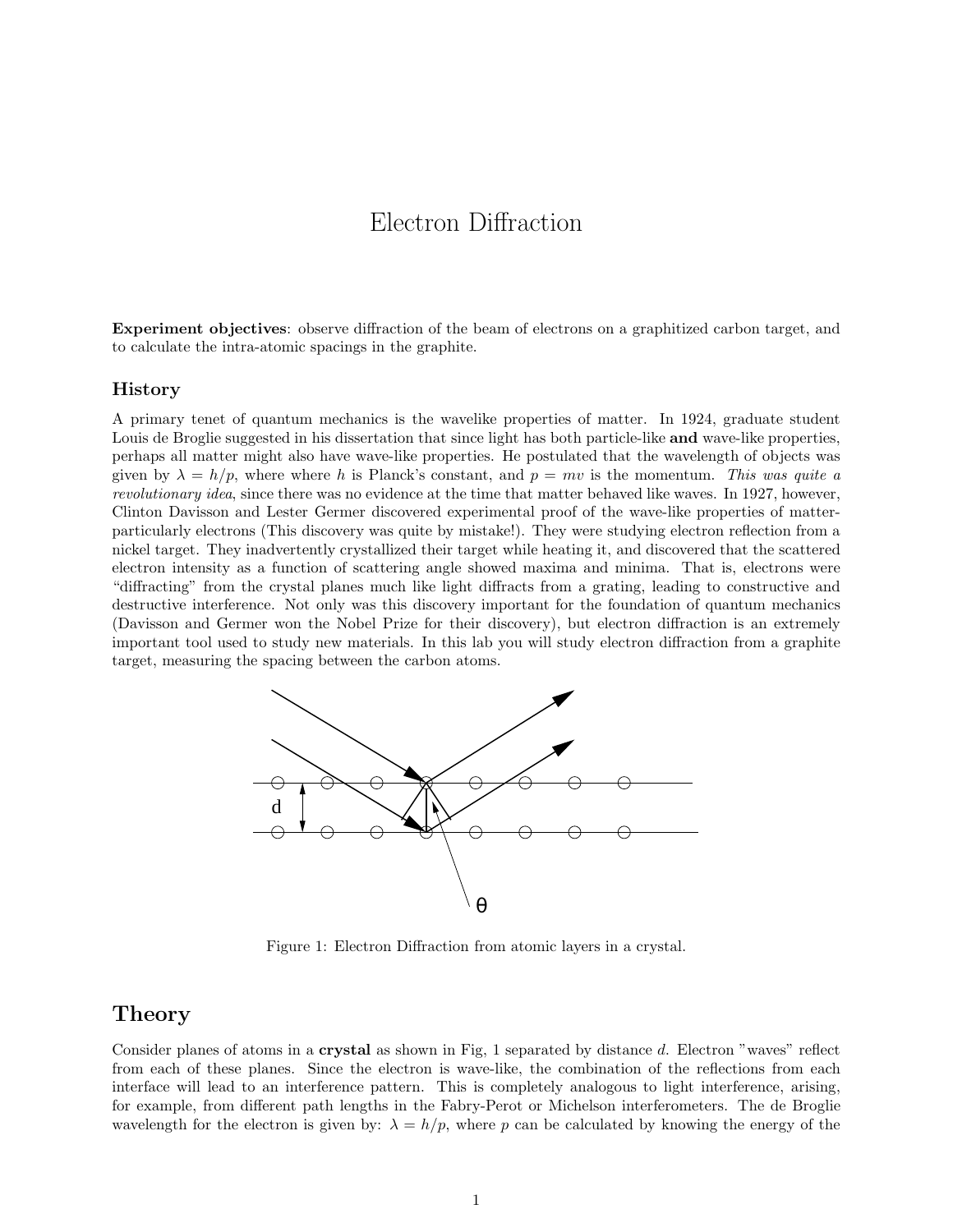electrons when they leave the "electron gun":

$$
\frac{p^2}{2m} = eV_a,\tag{1}
$$

where  $V_a$  is the accelerating potential. The condition for constructive interference is that the path length difference for the two waves shown in Fig. 1 be a multiple of a wavelength. This leads to Bragg's Law:

$$
n\lambda = 2d\sin\theta\tag{2}
$$

where  $n = 1, 2, \ldots$  is integer. In this experiment, only the first order diffraction  $n = 1$  is observed. Therefore, the intra-atomic distance in a crystal can be calculated by measuring the angle of electron diffraction and their wavelength  $(i.e.$  their momentum):

$$
d = \frac{\lambda}{2\sin\theta} = \frac{1}{2\sin\theta} \frac{h}{\sqrt{2em_eV_a}}
$$
(3)

where h is Planck's constant, e is the electronic charge,  $m_e$  is the electron's mass, and  $V_a$  is the accelerating voltage.

# Experimental Procedure

Equipment needed: Electron diffraction apparatus and power supply, masking tape, ruler.

#### Safety

You will be working with high voltage. Power supply will be connected for you, but inspect the apparatus when you arrive **before** turning the power on. In any wires are unplugged, ask an instructor to reconnect them. Also, before turning the power on, identify the high voltage contacts on the electron diffraction tube, make sure these connections are well-protected and cannot be touched by accident while taking measurements.



Figure 2: Electron Diffraction Apparatus.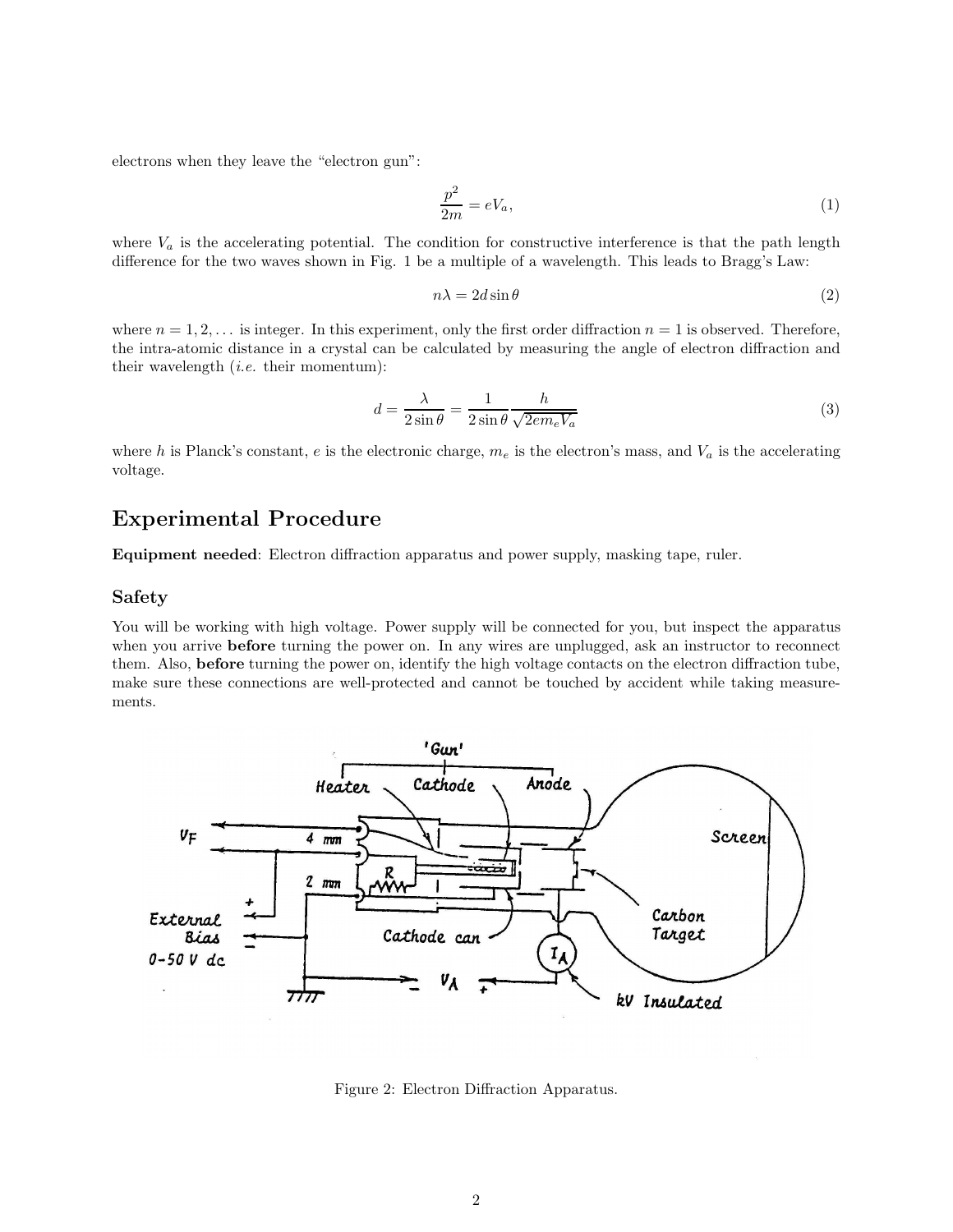

Figure 3: Spacing of carbon atoms. Here subscripts  $10$  and  $11$  correspond to the crystallographic directions in the graphite crystal.

#### Setup

The diagram of the apparatus is given in Fig.2. An electron gun (consisting of a heated filament to boil electrons off a cathode and an anode to accelerate them to, similar to the e/m experiment) "shoots" electrons at a carbon (graphite) target.

The electrons diffract from the carbon target and the resulting interference pattern is viewed on a phosphorus screen.

The graphitized carbon is not completely crystalline but consists of crystal sheets in random orientations. Therefore, the constructive interference patterns will be seen as bright circular rings. For the carbon target, two rings (an outer and inner, corresponding to different crystal planes) will be seen, corresponding to two spacings between atoms in the graphite arrangement, see Fig. 3

#### Data acquisition

Acceptable power supplie settings:

|                                      | Filament Voltage $V_F$ 6.3 V ac/dc (8.0 V max.) |
|--------------------------------------|-------------------------------------------------|
| Anode Voltage $V_A$ 1500 - 5000 V dc |                                                 |
| Anode Current                        | $I_A$ 0.15 mA at 4000 V (0.20 mA max.)          |

- 1. Switch on the heater and wait one minute for the oxide cathode to achieve thermal stability.
- 2. Slowly increase  $V_a$  until you observe two rings to appear around the direct beam. Slowly change the voltage and determine the highest achievable accelerating voltage, and the lowest voltage when the rings are visible.
- 3. Measure the diffraction angle  $\theta$  for both inner and outer rings for 5-10 voltages from that range, using the same masking tape (see procedure below). Each lab partner should repeat these measurements (using an individual length of the masking tape).
- 4. Calculate the average value of  $\theta$  from the individual measurements for each voltage  $V_a$ . Calculate the uncertainties for each  $\theta$ .

#### Measurement procedure for the diffraction angle  $\theta$

To determine the crystalline structure of a target, one needs to carefully measure the diffraction angle θ. It is easy to see (for example, from Fig.(1) that the diffraction angle θ is 1/2 of the angle φ between the beam incident on the target and the diffracted beam to a ring.

To measure  $\phi$  carefully place a piece of masking tape on the tube so that it crosses the ring along the diameter. Mark the position of the ring for each accelerating voltage, and then remove the masking tape and measure the arc length s corresponding to each ring.